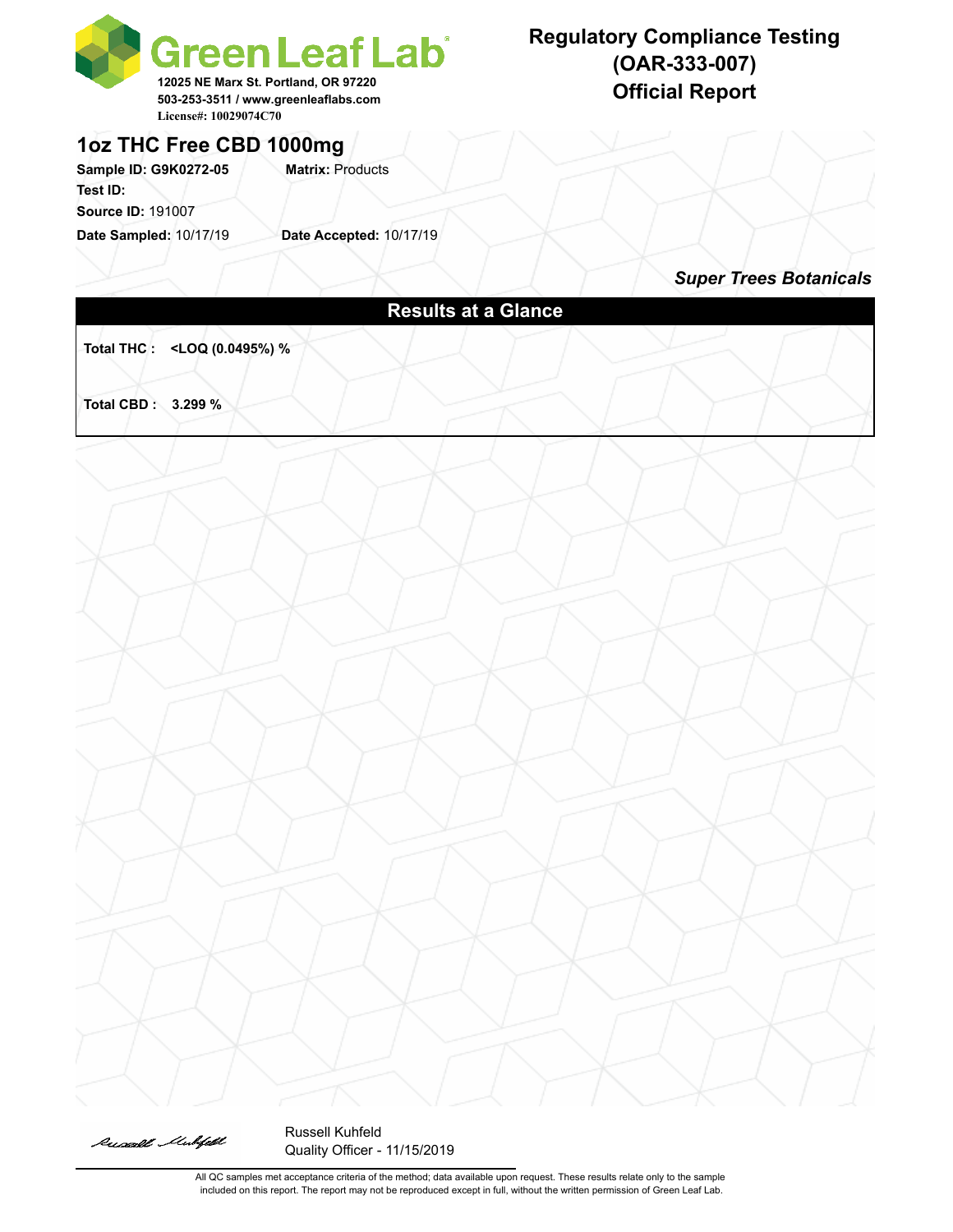

# **Regulatory Compliance Testing (OAR-333-007)**

## **1oz THC Free CBD 1000mg**

Sample ID: G9K0272-05 Matrix: Products **Test ID:** 

**Source ID:** 191007

**Date Sampled:** 10/17/19 **Date Accepted:** 10/17/19

### *Super Trees Botanicals*



Total THC = delta  $9$ -THC + (THCA  $*$  0.877) Total CBD =  $CBD + (CBDA * 0.877)$ For Potency only delta 9-THC, THCA, CBD, CBDA are ORELAP accredited analytes. Water Activity Action Level is 0.65. Results above 0.65 fail state testing requirements and will be highlighted Red.

Russell Mulfell

Russell Kuhfeld Quality Officer - 11/15/2019